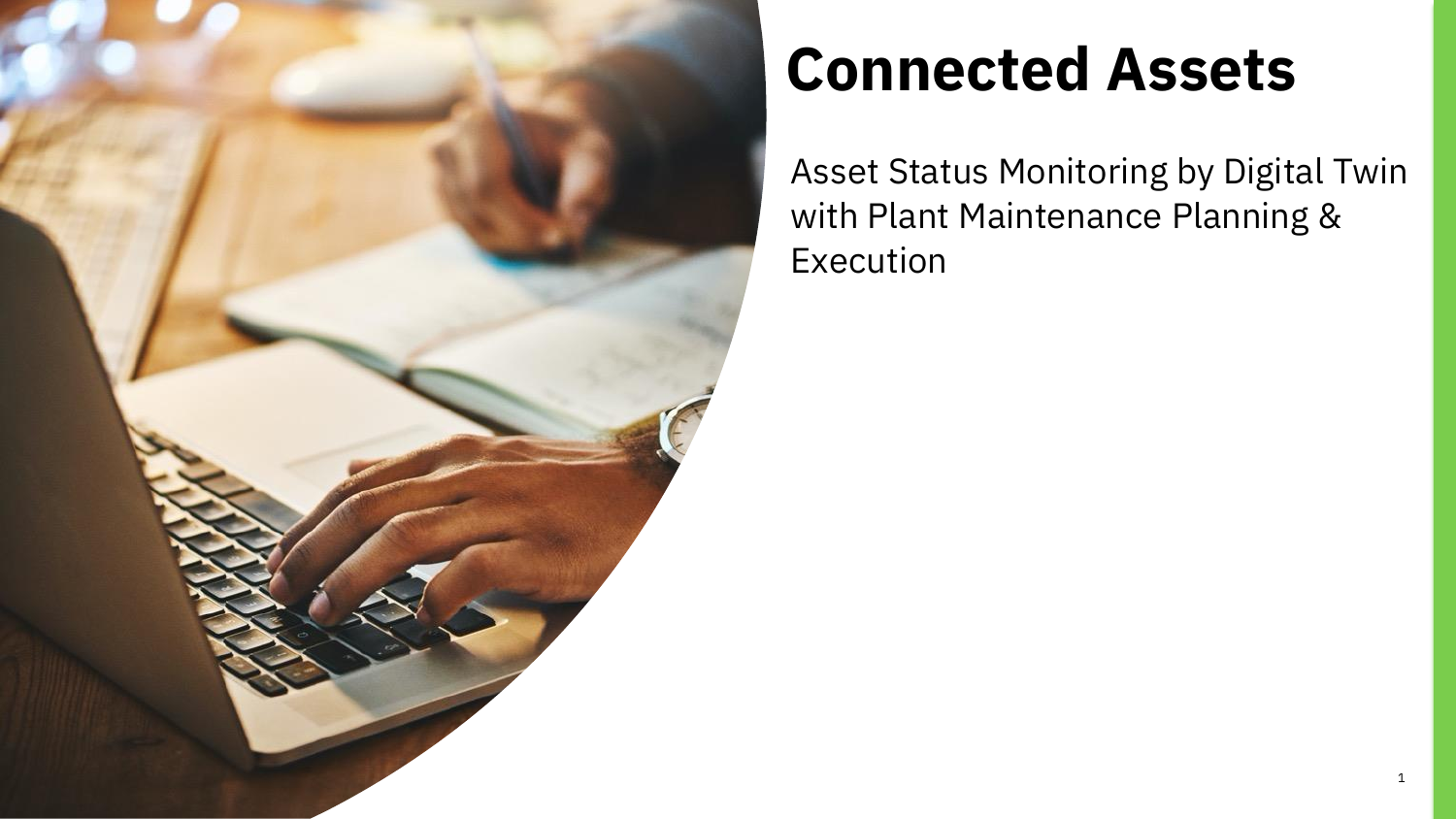## **Use Case : Connected Assets**

### **Overview**

### This solution will enable

## IBM  $\mathbb{Q}$  Differentiators<br>Differentiators

- closed-loop scenario for real-time asset health check by automatic provisioning of digital twin and end to end maintenance execution to reduce machine downtime to avoid revenue loss.
- trade-off analytics for maintenance planning
- cognitive worker guidance
- end to end analytics on maintenance effectiveness and asset reliability with predictive and prescriptive analytics

63

- Lack of real-time visibility on asset operational parameters to reduce machine downtime. Asset downtime causes less output i.e. loss of revenue.
- Inability to automatically predict asset maintenance plan based on asset health condition.
- Difficulty in optimized decision-making for maintenance operations
- Lack of end to end view of maintenance processing to understand maintenance effectiveness

Predictive and prescriptive insight on maintenance operations and automated decision-making for

• Automatic provisioning of digital twin from enterprise asset model and machine integration model at edge • Notification for failure and early warning and prediction of

• Trade-off analytics for optimized decision-making for • Worker guidance through natural language chatbot and

Prescriptive analytics to determine effectiveness of

- 
- machine health
- maintenance processing
- voice interface
- maintenance operations

- Improved decision making and real-time visibility of asset maintenance which helps to reduce machine downtime to avoid revenue loss.
- Easy and automated process for maintenance operations
- Predict possible future downtimes in advance so that preventive action can be taken which increases total machine up time.

## **Challenges Features Features**

• Quick and automated provisioning of digital twin for

- real-time asset health monitor
- optimized maintenance planning
- maintenance operations

## **IBM** Consulting

• Cognitive solution for worker guidance for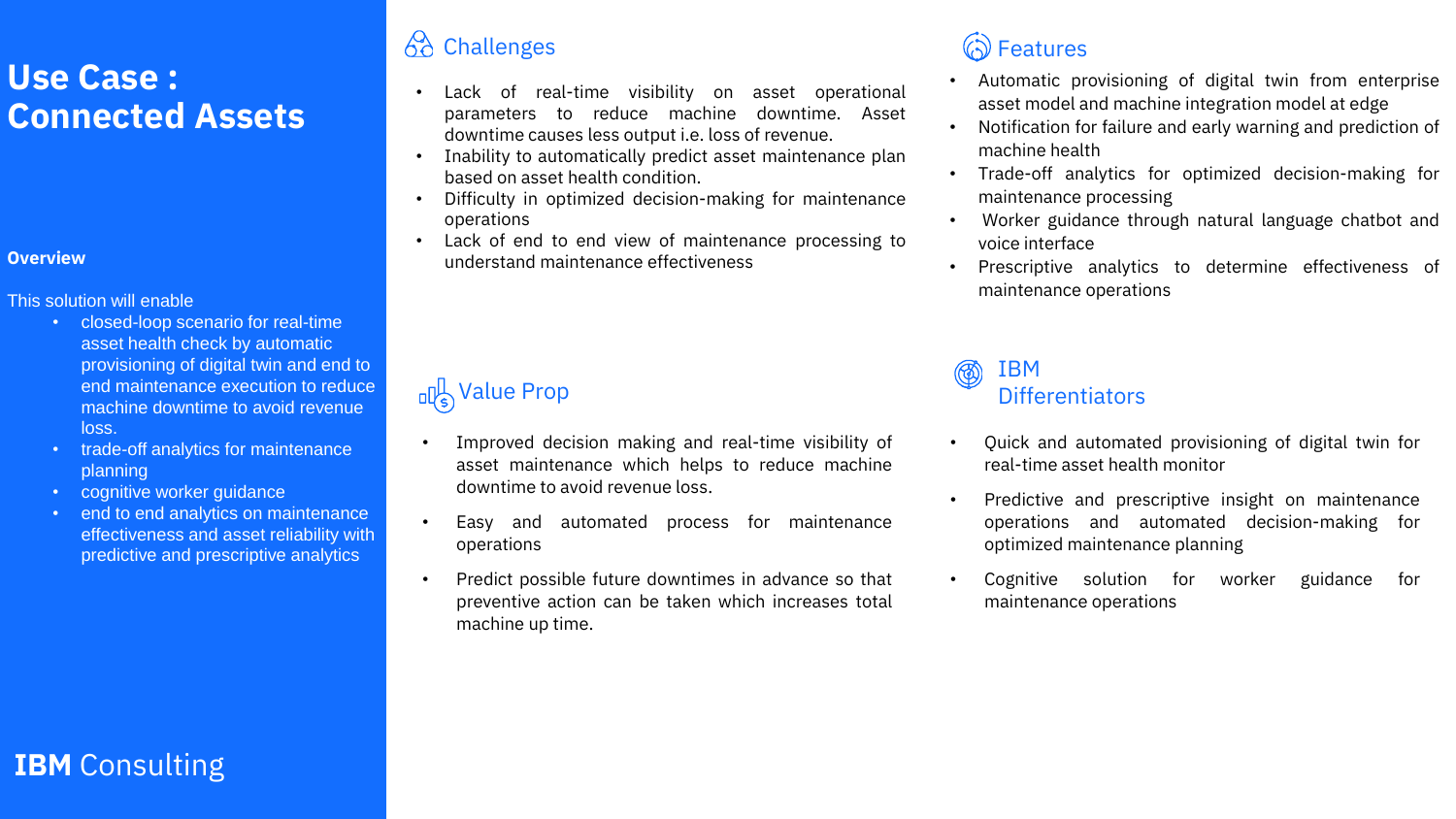

## **Connected Asset Integration Architecture**

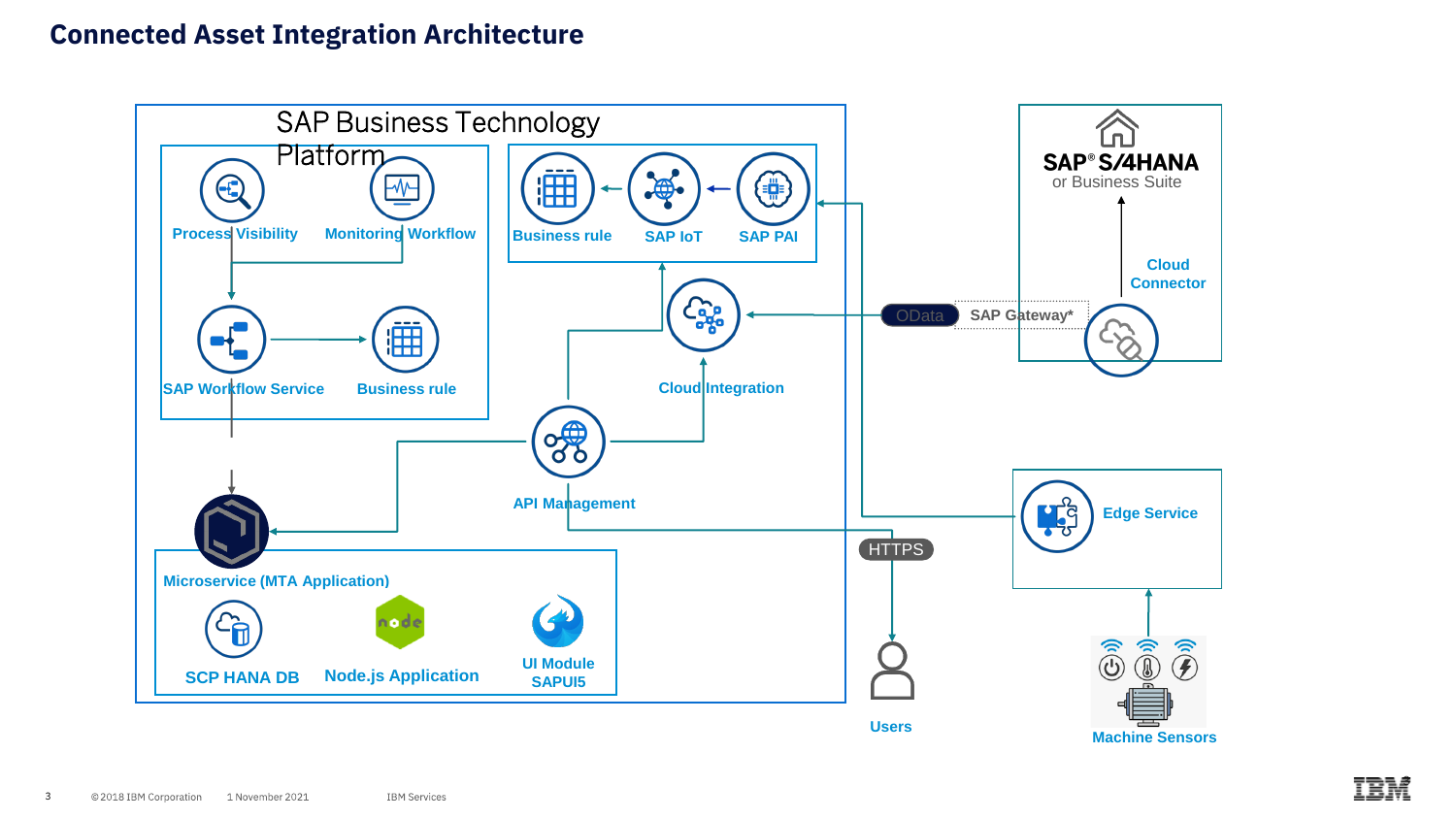

## **Connected Asset Digital Onboarding – Intelligent Workflow Architecture**

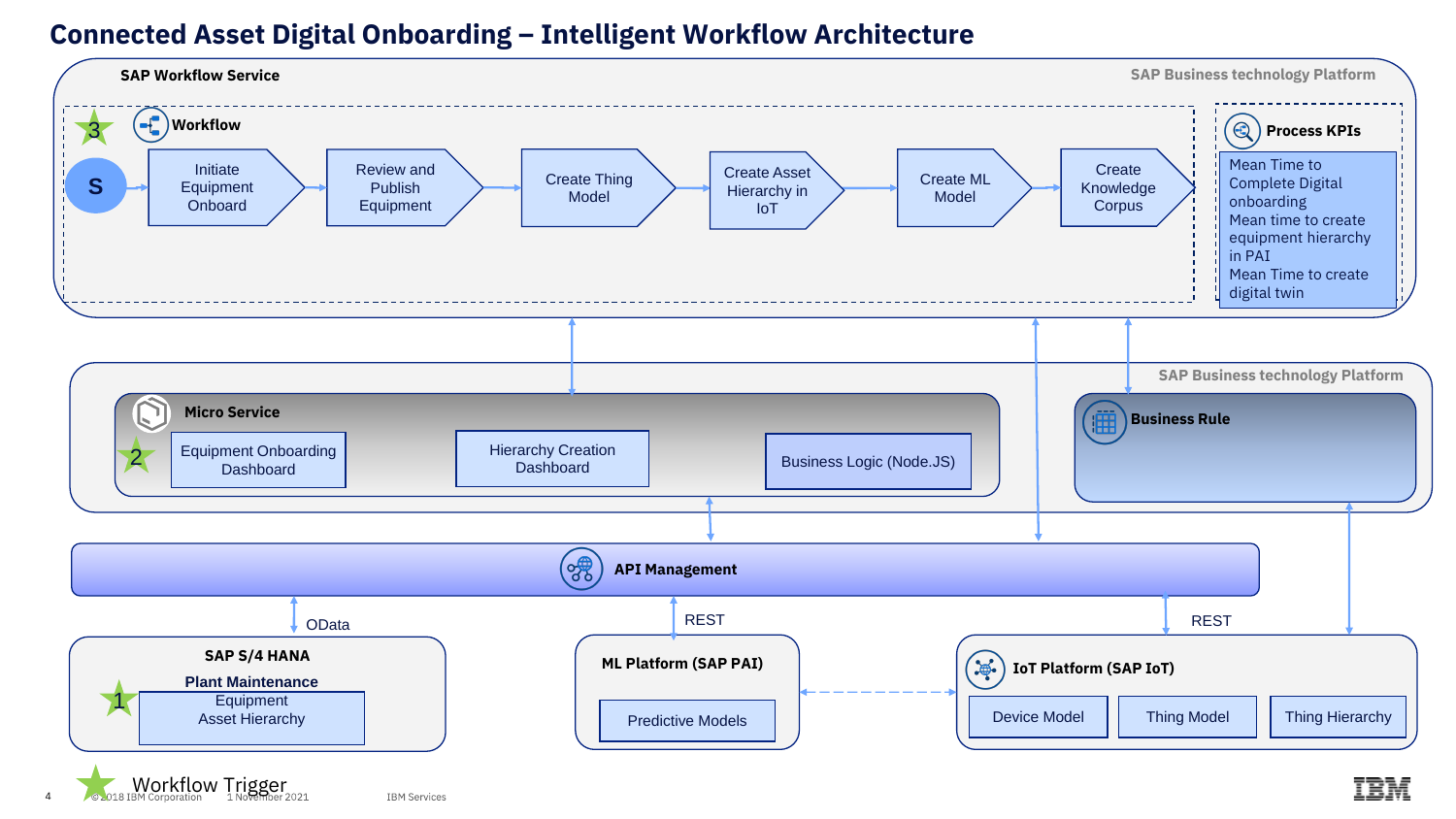5



## **Connected Asset Monitoring and maintenance Execution– Intelligent Workflow Architecture**

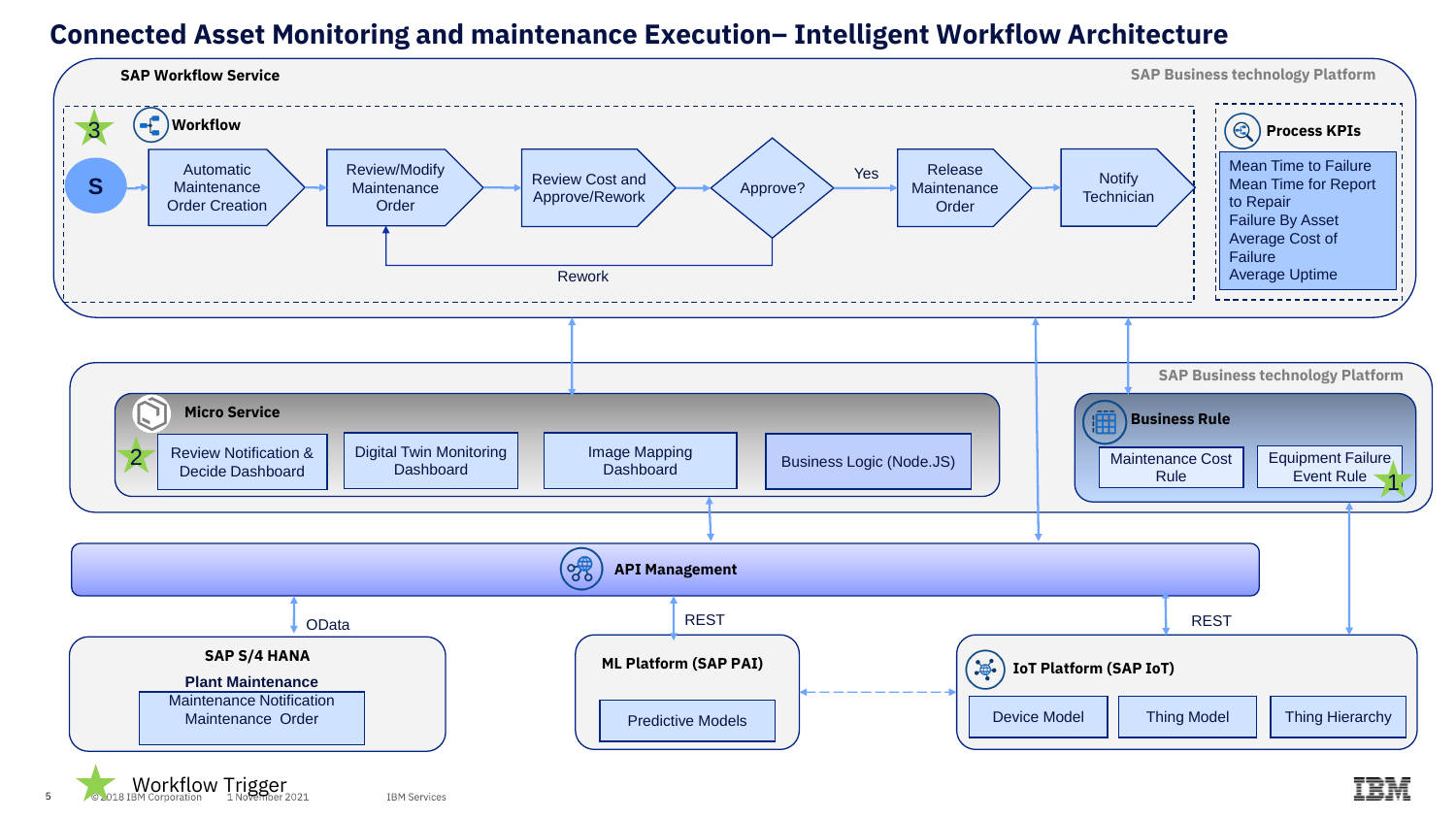### **Process KPIs**

## **Connected Asset Digital Onboarding – Intelligent Workflow**

Mean Time to Complete Digital hand-over

Mean Time to create digital twin



Mean time to create equipment hierarchy in PAI

Mean Time for IoT synchronization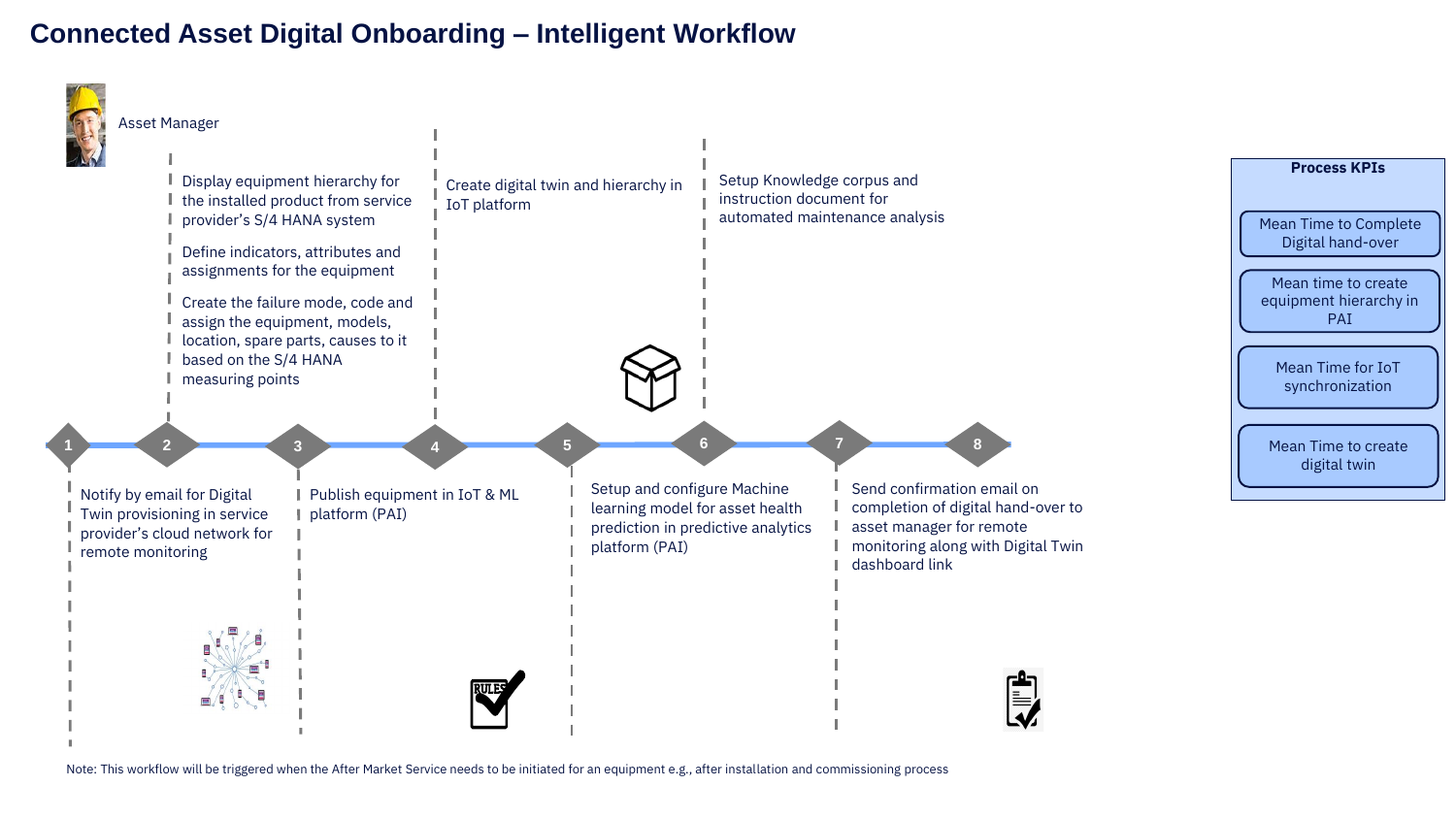

## **Connected Asset – Intelligent Workflow**